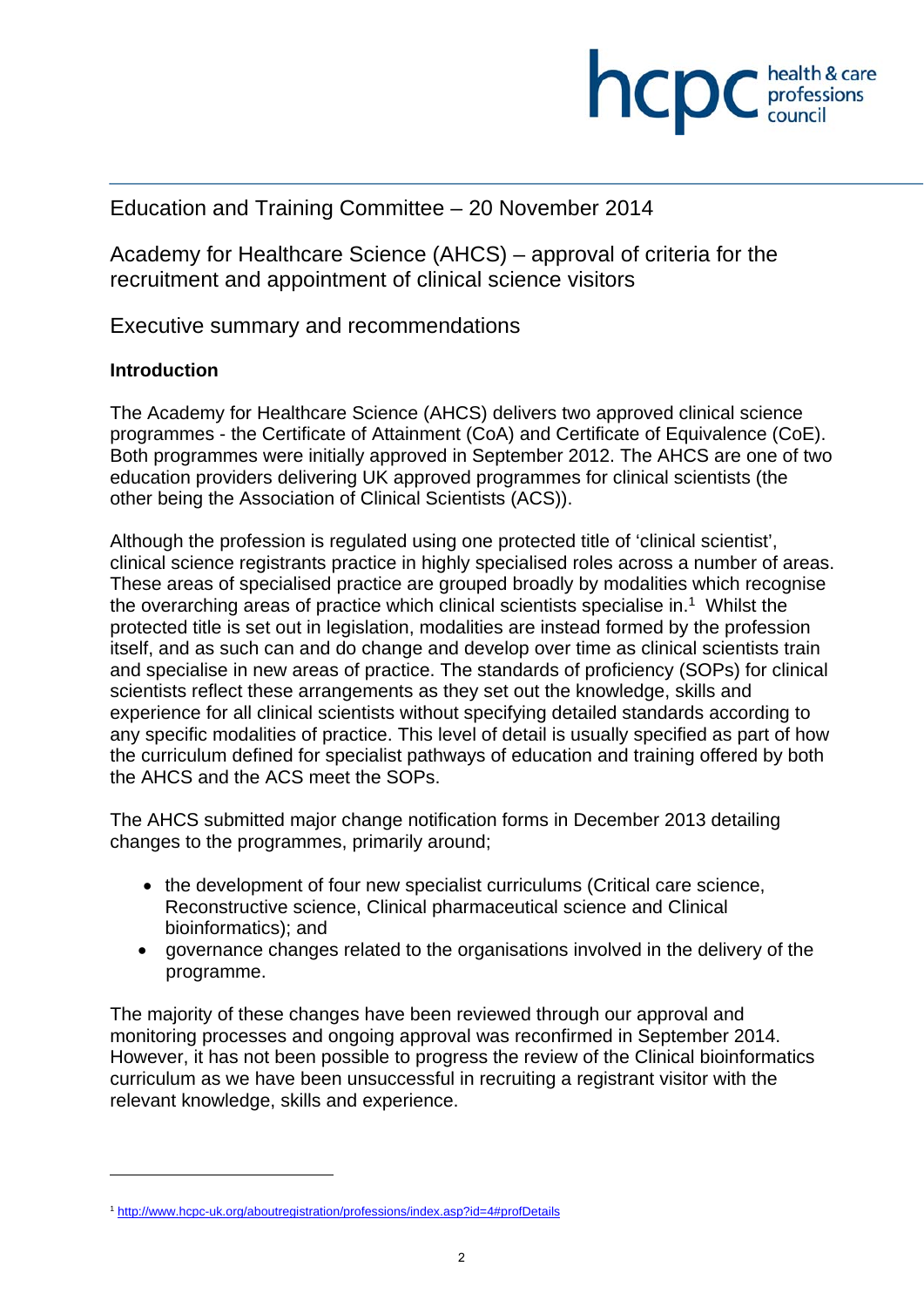This paper sets out and seeks approval for the criteria which will be used to allocate visitors to the assessment of the Clinical bioinformatics curriculum, for the AHCS approved programmes.

### **Background**

The AHCS award the CoA to individuals who have successfully completed the academic and work-based learning elements of the Scientific Training Programme (STP). The CoE is awarded to individuals seeking recognition that their previous training, qualifications and experience meets the programme outcomes of the STP in their specialist area.

The STP was developed in response to the 'Modernising Scientific Careers (MSC) the UK way forward' policy and comprises of the successful completion of an MSc in Clinical Science plus a period of work-based learning.

According to the NHS website<sup>2</sup>, clinical bioinformatics "is an interdisciplinary field responsible for developing and improving methods for acquiring, storing, organising and analysing biological data that supports the delivery of patient care. It uses many areas of computer science including software tools that generate useful biological knowledge by manipulating 'big data'".

There are currently three specialisms within Clinical bioinformatics:

• Genomics:

1

- Health informatics sciences; and
- Physical sciences.

Education providers deliver an MSc in Clinical Science (Clinical bioinformatics) but concentrate on one of these specialisms; this results in a defined pathway for each specialism. However, there are generic and cross-divisional modules / content across the three specialisms. As such we need to undertake an assessment which looks at the Clinical bioinformatics curriculum in its entirety.

To locate suitably qualified and experienced visitors, all existing Partners were contacted to determine whether they had the knowledge, skills and experience to undertake an assessment of Clinical bioinformatics. As our existing Partners had limited knowledge, a recruitment campaign aimed at registrants was undertaken in February and March 2014. As part of this, all clinical scientist registrants were contacted; advertisements were placed on our website; and the AHCS networks were contacted. The campaign was supplemented by conversations with individuals who had shown an initial interest in applying.

To date we have received one application from a registrant who believes they can review the Genomics specialism. Their application is currently on hold until we receive applications from individuals who can review the other two specialisms.

<sup>&</sup>lt;sup>2</sup> www.nhscareers.nhs.uk/explore-by-career/healthcare-science/careers-in-healthcare-science/careers-in-bioinformatics/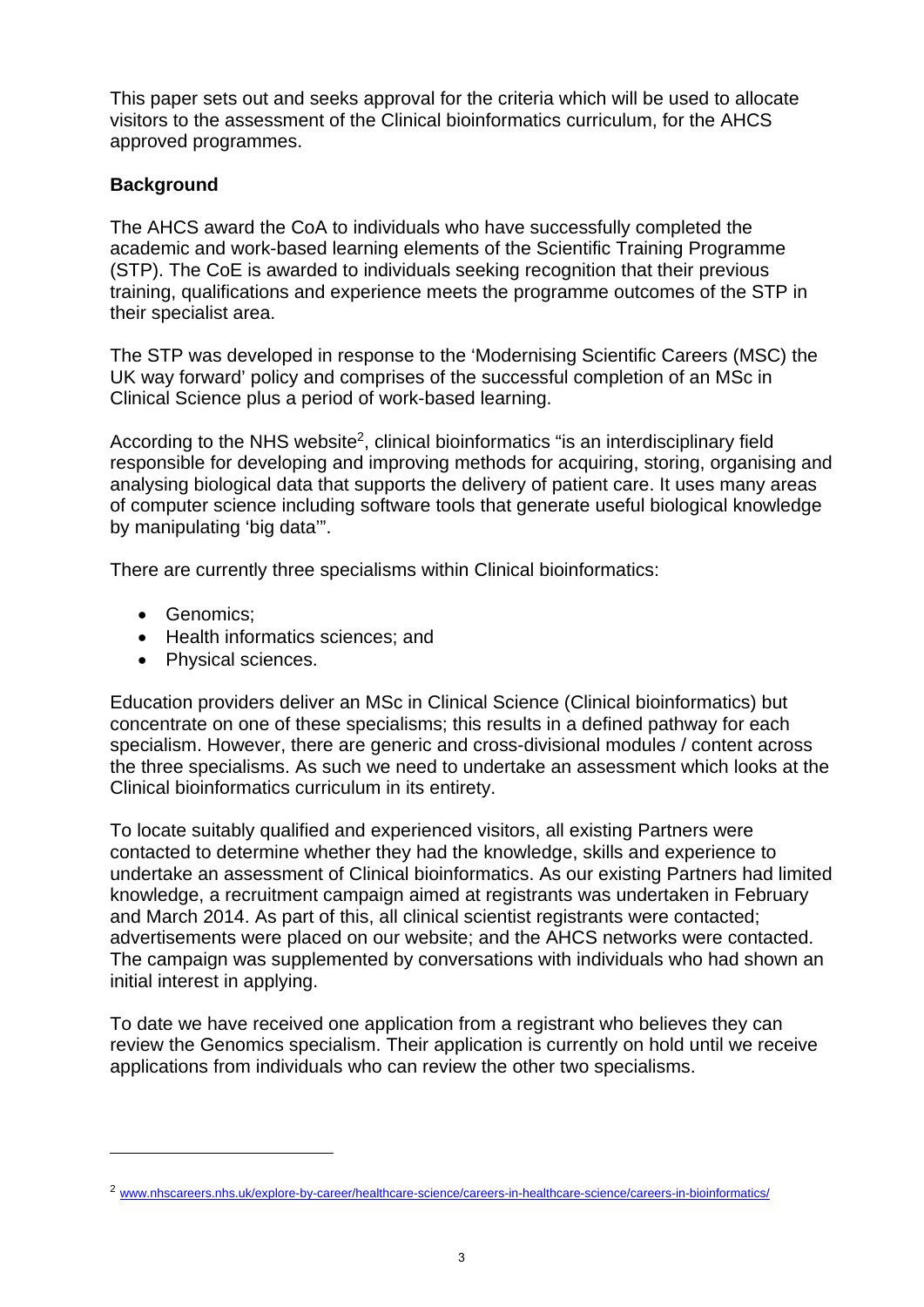From our investigations and discussions with the Partners Department, it is highly unlikely we will be able to find one individual who has the knowledge, skills and experience of all three specialisms and who is a registrant.

### **Allocation of visitors to undertake an assessment of the Clinical bioinformatics curriculum**

Part IV of the Health and Social Work Professions Order 2001 (the Order) sets out the role of the visitor in making recommendations on education and training programmes on behalf of the Education and Training Committee. The Order also sets out specific requirements for the allocation of visitors to particular pieces of work which must be adhered to. In addition to these requirements, there are good practice measures in place to ensure that visitors are well placed to make recommendations to the Education and Training Committee on all approval and monitoring work undertaken.

#### Article 16(6) states:

1

"Visitors shall be selected with due regards to the profession with which the education and training they are to report on is concerned and at least one of the visitors shall be registered in that part of the register which relates to that profession."

For the smaller professions we recruit a smaller number of visitors as the number of approved programmes available for them to assess does not warrant large volumes of approval and monitoring work. This limits the visitors available to us but also means that when recruiting, the number of potential visitors is restricted by the overall number of registrants. As clinical science is one of the smaller professions and Clinical bioinformatics is a much smaller, newly developed specialism within it, it is highly unlikely we would be successful with a further recruitment campaign aimed at registrants.

However there are professions not regulated by us, who hold the knowledge, skills and experience in order to be able to undertake this assessment. This is because Clinical bioinformatics is a highly specialised area which has only recently emerged as a distinct area of professional practise in its own right for clinical scientists. Legal advice has confirmed that, given the unsuccessful recruitment activities to date, it is entirely permissible and appropriate that any further recruitment be focused on professionals not regulated by us within the fields of information technology, physics and engineering and informatics. From discussions with the AHCS, individuals are likely to be in senior positions in a range of settings, such as universities, the NHS or independent companies. Therefore a targeted mailing at these individuals using the professional networks available would be the most appropriate course of action.

The proposed approach detailed here is similar to that already agreed by the Committee in November 2012 regarding the allocation of visitors from professions not regulated by us to assess independent prescribing programmes (nurses and pharmacists) 3. To ensure the visitor panels have the required expertise of the specialist area to make appropriate recommendations, additional criteria (set out in Appendix one) for the appointment of clinical science visitors to approval and monitoring work should be agreed, and are summarised as follows:

<sup>3</sup> http://www.hpc-uk.org/assets/documents/10003D73enc12-VisitorPartnersforsupplementaryprescribingapprovalwork.pdf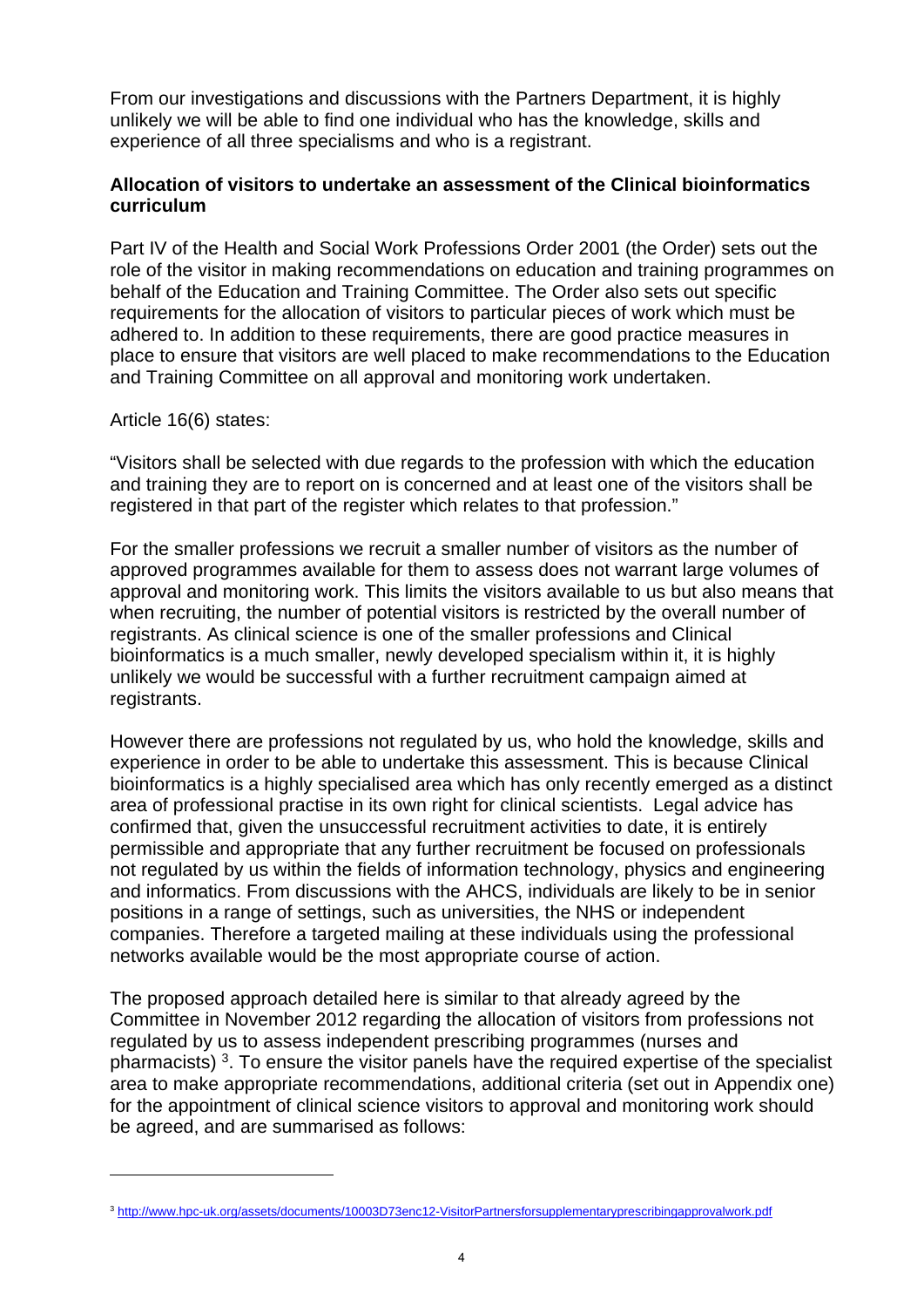- The currently agreed requirement for there to always be at least one visitor from the same part of the Register should be expanded for clinical science to ensure the visitor also has relevant experience of working within the specialist area. Alternatively, if no visitors are available or none have the relevant experience, a visitor, who is not registered with us but has current or past experience of working in the specialist area, can be recruited.
- If needed, a second clinical science visitor can be appointed who does not have the specialist experience but has experience of working within the wider profession.

Should new specialist areas be developed within Clinical science, it is anticipated that the same criteria be applied.

### **Decision**

The Committee is asked to agree the criteria for the allocation of visitors to clinical science programmes provided as Appendix one to this paper.

### **Background information**

Education and Training Committee paper, 10 March 2011 (enclosure 5) at www.hcpc-uk.org/aboutus/committees/archive/index.asp?id=547

Education and Training Committee paper, 13 September 2012 (enclosure 12) at www.hcpc-uk.org/aboutus/committees/archive/index.asp?id=589

### **Resource implications**

Resources have been accounted for in the 2014–15 Education Department and Partners Department work plan and budget, and, if necessary, will be taken forward into future work plans and budget.

Appendix two provides a timeframe for the proposed recruitment and assessment of the Clinical bioinformatics curriculum.

### **Financial implications**

Finance resources have been accounted for in the 2014–15 Education Department and Partners Department work plan and budget, and, if necessary, will be taken forward into future work plans and budget.

## **Appendices**

- Appendix one considerations for visitor allocation to clinical science programmes
- Appendix two timeframe for proposed recruitment and assessment of Clinical bioinformatics curriculum

**Date of paper**  23 October 2014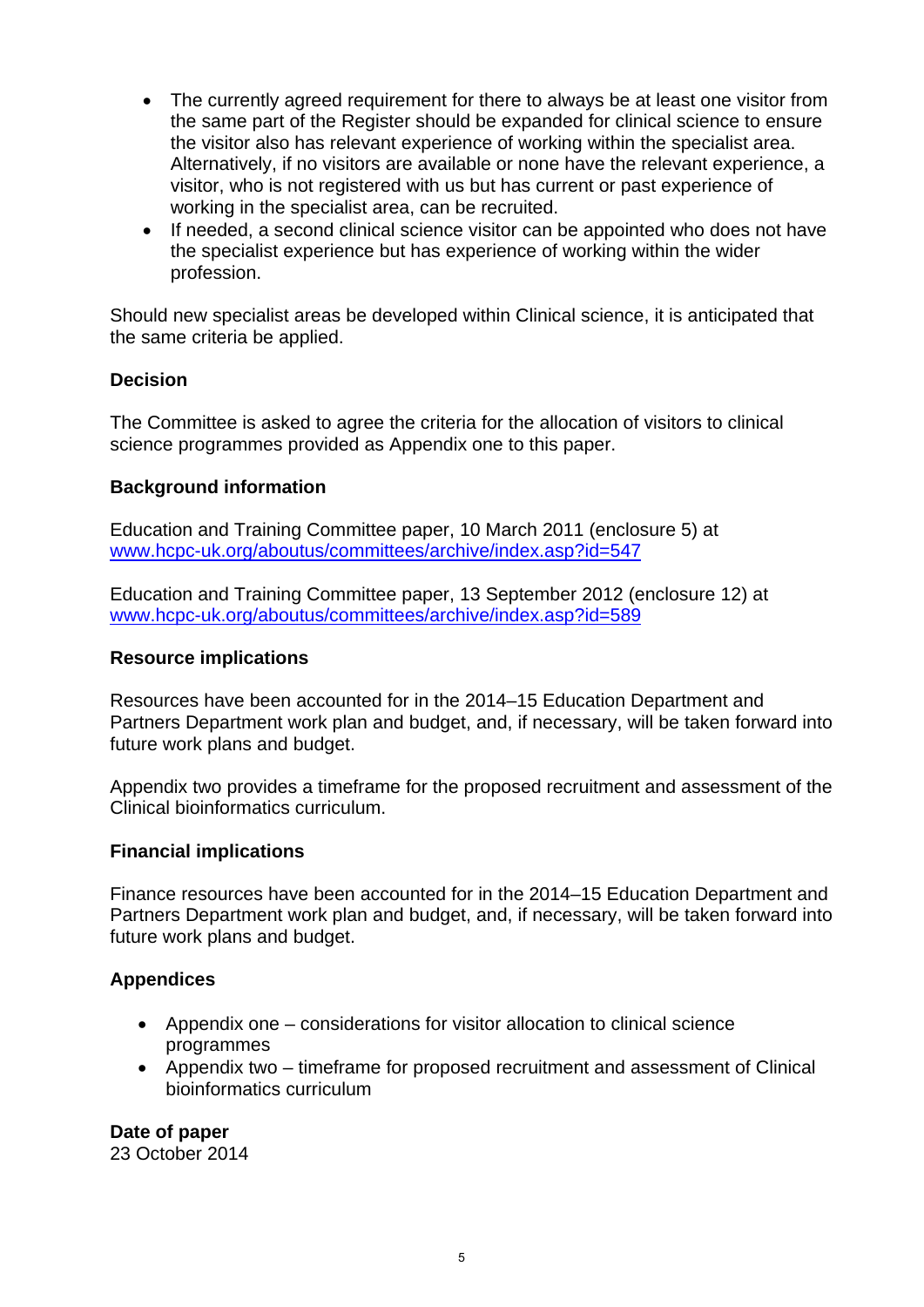

## **Appendix one - Considerations for visitor allocation to approval and monitoring work**

| <b>Always or</b><br>normally | <b>Consideration</b>                                                                                                                                 |
|------------------------------|------------------------------------------------------------------------------------------------------------------------------------------------------|
|                              | At least one visitor from the Clinical science profession:                                                                                           |
| Always                       | who is registered with us; and<br>$\bullet$                                                                                                          |
|                              | who has current or past experience of working in the specialist area;<br>$\bullet$                                                                   |
|                              | or                                                                                                                                                   |
|                              | At least one visitor recruited on the following criteria:                                                                                            |
|                              | who has current or past experience of working in the specialist area.<br>$\bullet$                                                                   |
|                              | Two visitors from the Clinical science profession:                                                                                                   |
| Normally                     | who are registered with us; and                                                                                                                      |
|                              | who have current or past experience of working in the specialist area.<br>$\bullet$                                                                  |
|                              | If needed, the second visitor can come from the following background:                                                                                |
|                              | the Clinical science profession who is registered with us, but without the appropriate experience of<br>$\bullet$<br>working in the specialist area. |